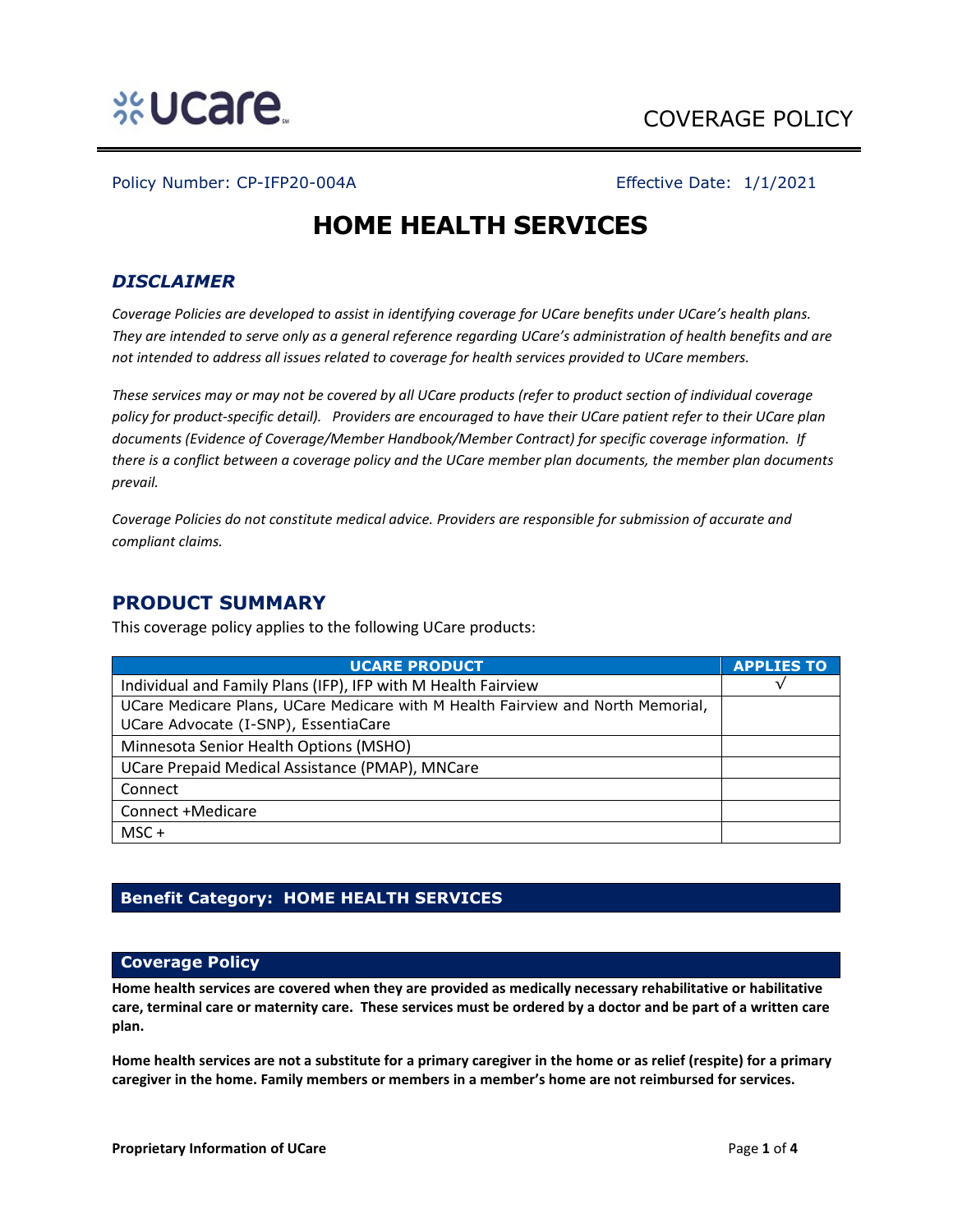

#### **Limitations**

- Home health services are limited to 120 visits per year.
- Homebound criteria must be met.

#### **Definitions:**

- **Activities of daily living (ADL's)** are everyday activities such as eating, bathing, dressing, toileting, transferring, continence, personal hygiene and mobility necessary to complete these activities.
- **Custodial Care** describes supportive services focusing on activities of daily life that do not require the skills of qualified technical or professional personnel.
- **Home health services** include one or more of the following disciplines: skilled nursing, physical therapy, occupational therapy, speech therapy, respiratory therapy, home health aide, and intravenous therapy (IV).
- **Homebound** means inability to leave home without considerable effort due to a medical condition. Lack of transportation does not qualify for homebound status.
- **Palliative Care**. Palliative care is special care to relieve pain, manage symptoms and improve quality of life when the member has a serious illness. The home health services benefit for palliative care pertains to a life-threatening, or non-curable condition with a prognosis of two years or less. Member is not required to be homebound for a limited number of palliative care home visits.
- **Rehabilitative therapy** is therapy provided by a PT, OT or ST as a restorative service, provided for the purpose of obtaining significant functional improvement, within a predictable period of time, toward a member's maximum potential ability to perform functional activities of daily living

#### **Covered Services**

#### **Skilled nursing services (i.e., wound care)**

- $\circ$  A service is not a skilled nursing service merely because it is performed by or under the direct supervision of a licensed nurse. When a service (e.g., tracheotomy suctioning or ventilator monitoring) can be safely performed by a non-medical person (or self-administered) without the direct supervision of a licensed nurse, the service shall not be viewed as a skilled nursing service, whether or not a skilled nurse provides the service.
- Home health aide services, and other eligible home health services provided in the member's home, when they meet homebound criteria.
- Physical therapy, occupational therapy, speech therapy, respiratory therapy and other therapeutic services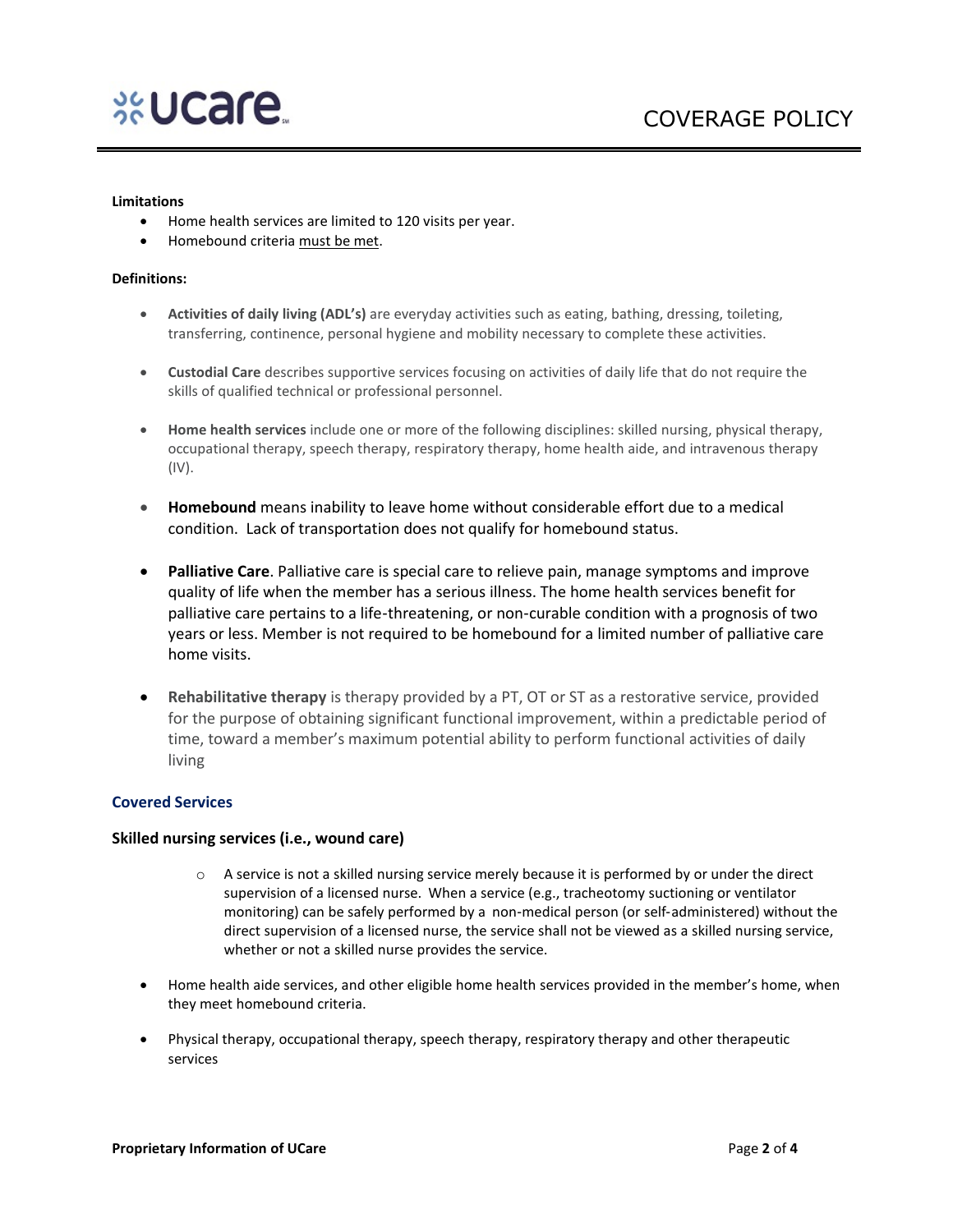

- High-risk prenatal services, supplies and equipment,
- Home visit by a registered nurse for post-delivery care. The visit must be within four days of the mother and newborn child being discharged. Services provided by the registered nurse include, but are not limited to: parent education; help and training in breast and bottle feeding; and necessary and appropriate clinical tests.
- Phototherapy for newborns with high bilirubin levels
- Total parenteral nutrition/intravenous (TPN/ IV) therapy, *equipment, supplies and drugs related to IV therapy. IV-line care kits are covered under Durable Medical Equipment.*
- *Members do not need to be homebound to receive TPN/ IV therapy.*

### **Services not covered**

- Charges for planned home births
- Rest and respite services for caregivers, except those described in Home Hospice Services Coverage Policy
- Custodial Care
- Personal Care Assistant

## **Prior Authorization**

Prior authorization is not required.

## **References and Source Documents**

2021 Individual & Family Plan Member Contract <https://home.ucare.org/en-us/health-plans/ifp/>

| <b>Coverage Policy History</b> |             |                             |  |
|--------------------------------|-------------|-----------------------------|--|
| <b>Version</b>                 | <b>DATE</b> | <b>ACTION / DESCRIPTION</b> |  |
| V <sub>1</sub>                 | 1/1/2021    | Policy posted               |  |
|                                |             |                             |  |
|                                |             |                             |  |